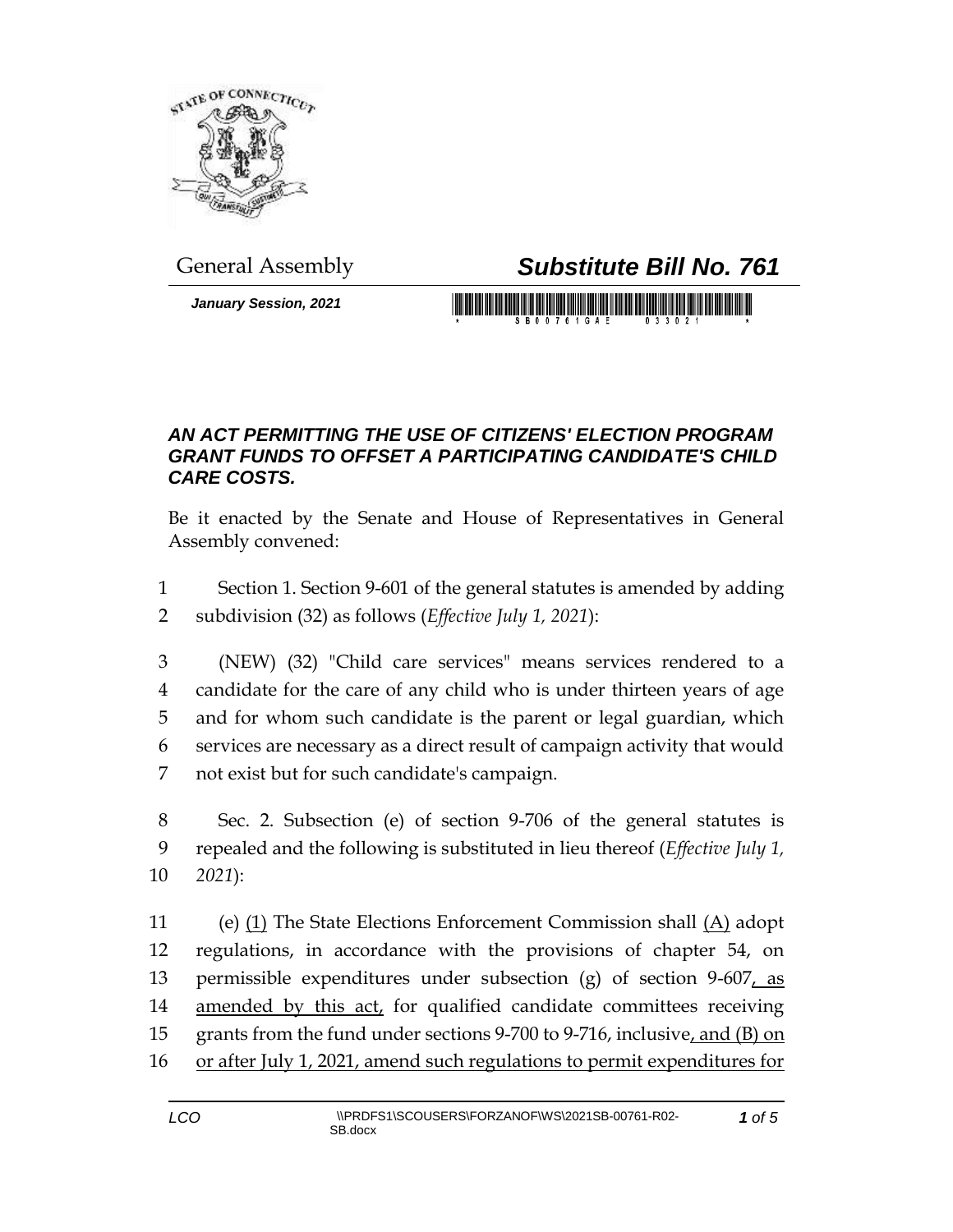## child care services.

 (2) After the amendment of regulations pursuant to subparagraph (B) of subdivision (1) of this subsection, expenditures for child care services made by the qualified candidate committee of a participating candidate shall be deemed permissible if such expenditures (A) are, in the aggregate, not more than the amount of qualifying contributions permitted under section 9-704, and (B) comply with all regulations adopted or amended, as applicable, pursuant to subdivision (1) of this subsection.

 Sec. 3. Subsection (c) of section 9-710 of the general statutes is repealed and the following is substituted in lieu thereof (*Effective July 1, 2021*):

 (c) A candidate who intends to participate in the Citizens' Election Program may provide personal funds for such candidate's campaign for nomination or election in an amount not exceeding: (1) For a candidate for the office of Governor, twenty thousand dollars; (2) for a candidate for the office of Lieutenant Governor, Attorney General, State Comptroller, State Treasurer or Secretary of the State, ten thousand dollars; (3) for a candidate for the office of state senator, two thousand dollars; or (4) for a candidate for the office of state representative, one thousand dollars. Such personal funds shall not constitute a qualifying contribution under section 9-704. For the purposes of this section, and after the amendment of regulations pursuant to subparagraph (B) of subdivision (1) of subsection (e) of section 9-706, as amended by this act, expenditures for child care services made directly from any such candidate's personal funds and for which such candidate does not seek reimbursement from his or her candidate committee, as provided in subsection (k) of section 9-607, shall not count toward the amounts provided in subdivisions (1) to (4), inclusive, as applicable, of this subsection.

 Sec. 4. Subdivision (2) of subsection (g) of section 9-607 of the general statutes is repealed and the following is substituted in lieu thereof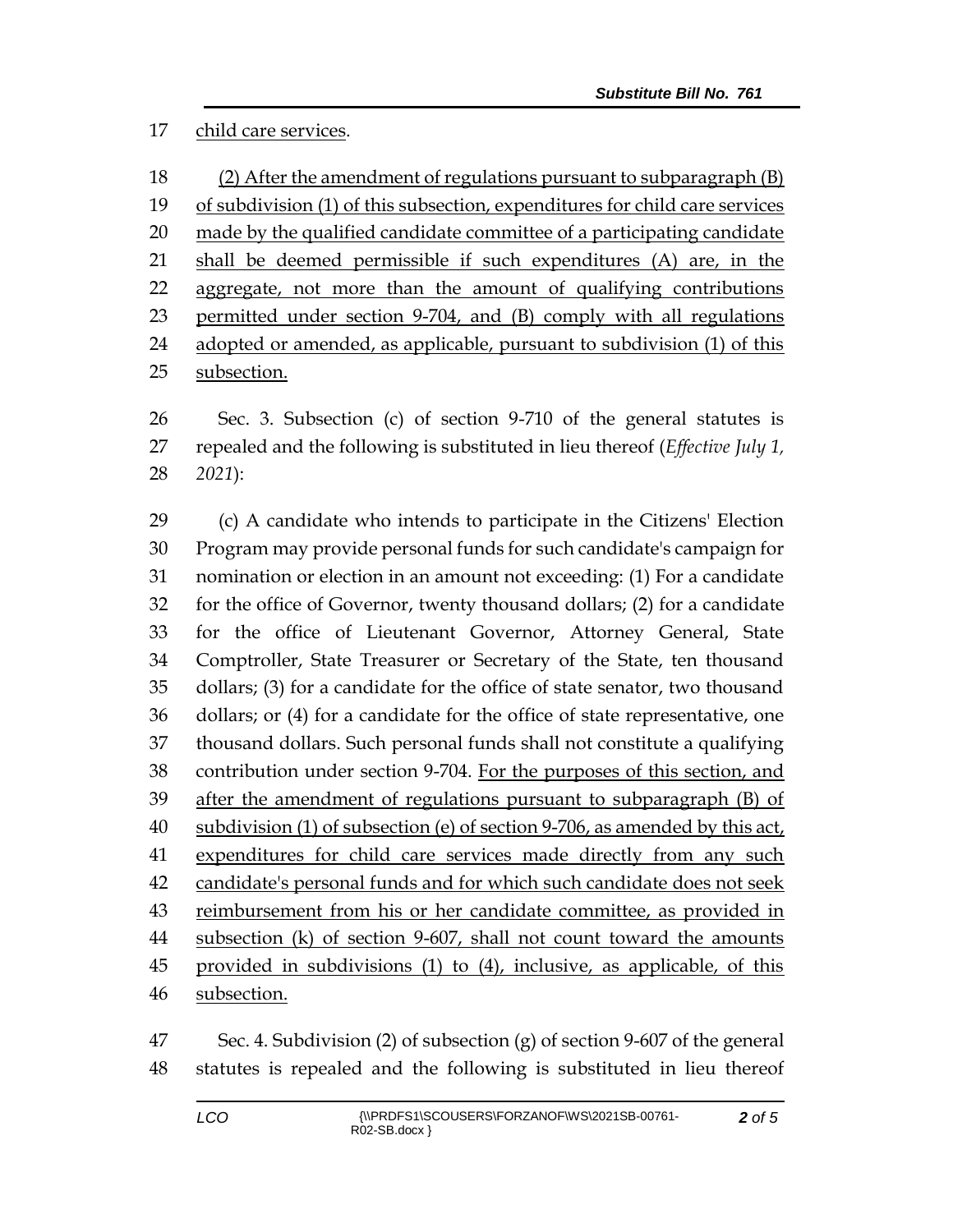## (*Effective July 1, 2021*):

 (2) Unless otherwise provided by this chapter, any treasurer, in accomplishing the lawful purposes of the committee, may pay the expenses of: (A) Advertising in electronic and print media; (B) any other form of printed advertising or communications including "thank you" advertising after the election; (C) campaign items, including, but not limited to, brochures, leaflets, flyers, invitations, stationery, envelopes, reply cards, return envelopes, campaign business cards, direct mailings, postcards, palm cards, "thank you" notes, sample ballots and other similar items; (D) political banners and billboards; (E) political paraphernalia, which is customarily given or sold to supporters including, but not limited to, campaign buttons, stickers, pins, pencils, pens, matchbooks, balloons, pads, calendars, magnets, key chains, hats, tee shirts, sweatshirts, frisbees, pot holders, jar openers and other similar items; (F) purchasing office supplies for campaign or political purposes, campaign photographs, raffle or other fund-raising permits required by law, fund-raiser prizes, postage, express mail delivery services, bulk mail permits, and computer supplies and services; (G) banking service charges to maintain campaign and political accounts; (H) subscriptions to newspapers and periodicals which enhance the candidacy of the candidate or party; (I) lease or rental of office space for campaign or political purposes and expenses in connection therewith including, but not limited to, furniture, parking, storage space, utilities and maintenance, provided a party committee or political committee organized for ongoing political activities may purchase such office space; (J) lease or rental of vehicles for campaign use only; (K) lease, rental or use charges of any ordinary and necessary campaign office equipment including, but not limited to, copy machines, telephones, postage meters, facsimile machines, computer hardware, software and printers, provided a party committee or political committee organized for ongoing political activities may purchase office equipment, and provided further that a candidate committee or a political committee, other than a political committee formed for ongoing political activities or an exploratory committee, may purchase computer equipment; (L)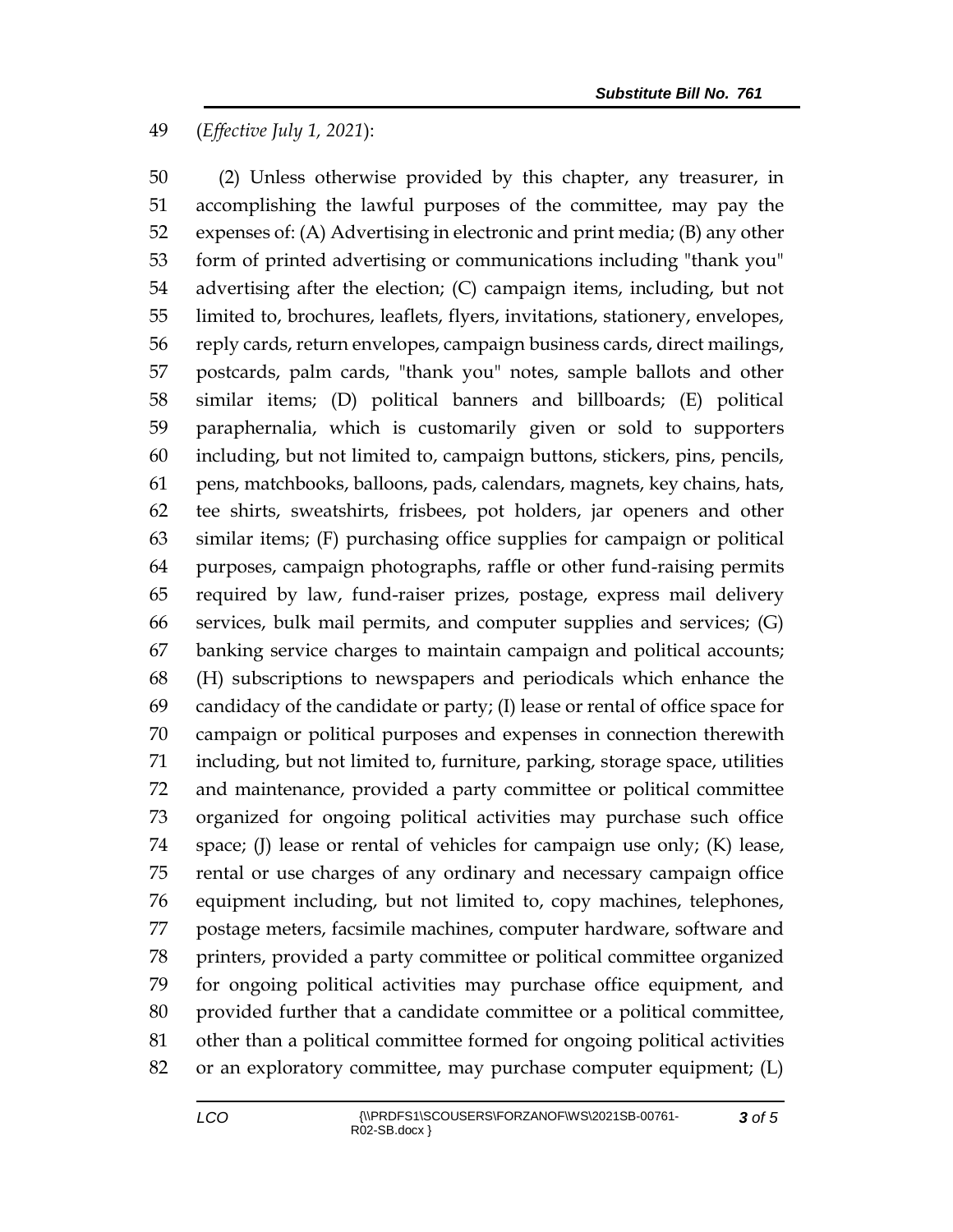compensation for campaign or committee staff, fringe benefits, **[**and**]** payroll taxes and child care services, provided (i) the candidate and any member of his immediate family shall not receive compensation, and (ii) compensation for child care services is reasonable and customary for the 87 services rendered; (M) travel, meals and lodging expenses of speakers, campaign or committee workers, the candidate and the candidate's spouse for political and campaign purposes; (N) fund raising; (O) reimbursements to candidates and campaign or committee workers made in accordance with the provisions of this section for campaign- related expenses for which a receipt is received by the treasurer; (P) campaign or committee services of attorneys, accountants, consultants or other professional persons for campaign activities, obtaining or contesting ballot status, nomination, or election, and compliance with this chapter; (Q) purchasing campaign finance reports; (R) repaying permissible campaign loans made to the committee that are properly reported and refunding contributions received from an impermissible source or in excess of the limitations set forth in this chapter; (S) conducting polls concerning any political party, issue, candidate or individual; (T) gifts to campaign or committee workers or purchasing flowers or other commemorative items for political purposes not to exceed one hundred dollars to any one recipient in a calendar year or for the campaign, as the case may be; (U) purchasing tickets or advertising from charities, inaugural committees, or other civic organizations if for a political purpose, for any candidate, a candidate's spouse, a member of a candidate's campaign staff, or members of committees; (V) the inauguration of an elected candidate by that candidate's candidate committee; (W) hiring of halls, rooms, music and other entertainment for political meetings and events; (X) reasonable compensation for public speakers hired by the committee; (Y) transporting electors to the polls and other get-out-the-vote activities on election day; and (Z) any other necessary campaign or political expense.

> This act shall take effect as follows and shall amend the following sections: